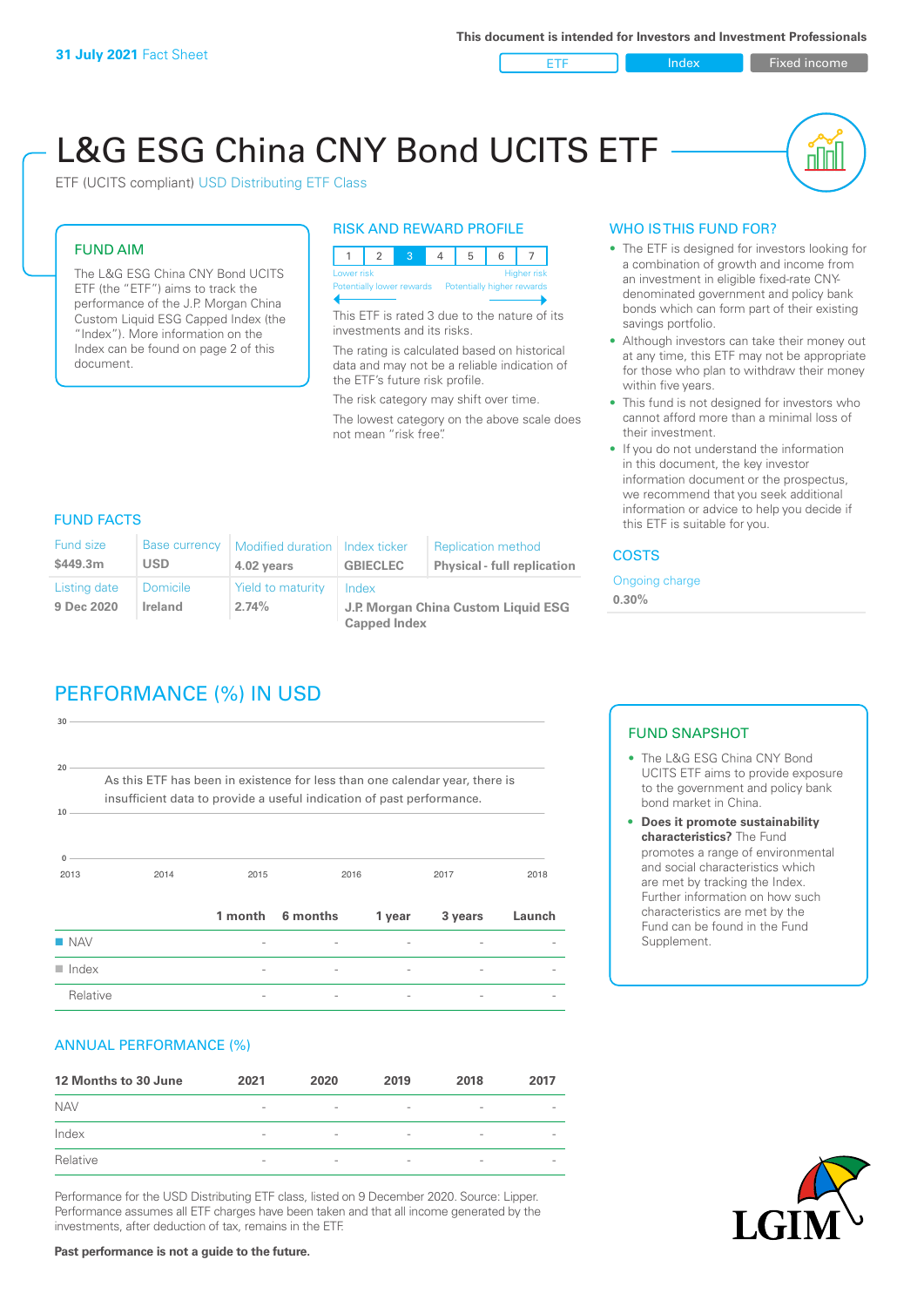# L&G ESG China CNY Bond UCITS ETF

ETF (UCITS compliant) USD Distributing ETF Class

## PORTFOLIO BREAKDOWN

All data source LGIM unless otherwise stated. Totals may not sum due to rounding. In order to minimise transaction costs, the Fund will not always own all the assets that constitute the index and on occasion it will own assets that are not in the index. The number of fund holdings can also differ from the index due to corporate events and proxy holdings.

|                     |       |                                              |              | Top 10 holdings 19.3%<br>Rest of portfolio 80.7%<br>No. of holdings in ETF 159<br>No. of constituents in Index 162                                                                                   |                                                                    |  |
|---------------------|-------|----------------------------------------------|--------------|------------------------------------------------------------------------------------------------------------------------------------------------------------------------------------------------------|--------------------------------------------------------------------|--|
| <b>CURRENCY (%)</b> |       | <b>YEARSTO MATURITY (%)</b>                  |              | TOP 10 HOLDINGS (%)                                                                                                                                                                                  |                                                                    |  |
| $\blacksquare$ CNY  | 100.0 | $\blacksquare$ 0 - 5 Years<br>• 5 - 10 Years | 61.8<br>38.2 | China 3.02% 2025<br>China 2.85% 2027<br>China 3.28% 2027<br>China 2.68% 2030<br>China 1.99% 2025<br>China 3.27% 2030<br>China 2.88% 2023<br>China 3.29% 2029<br>China 3.25% 2026<br>China 2.36% 2023 | 2.1<br>2.1<br>2.1<br>2.0<br>2.0<br>1.9<br>1.9<br>1.9<br>1.7<br>1.6 |  |
|                     |       | <b>COUNTRY (%)</b><br>China                  | 100.0        |                                                                                                                                                                                                      |                                                                    |  |

#### INDEX DESCRIPTION

The Index aims to track the performance of eligible fixed-rate, bullet, CNY-denominated government and policy bank bonds. The index applies an ESG scoring and screening methodology to tilt toward issuers ranked higher on ESG criteria, and to underweight issuers that rank lower.

#### INDEX FUND MANAGEMENT TEAM



The Index Fund Management team comprises 25 fund managers, supported by two analysts. Management oversight is provided by the Global Head of Index Funds. The team has average industry experience of 15 years, of which seven years has been at LGIM, and is focused on achieving the equally important objectives of close tracking and maximising returns.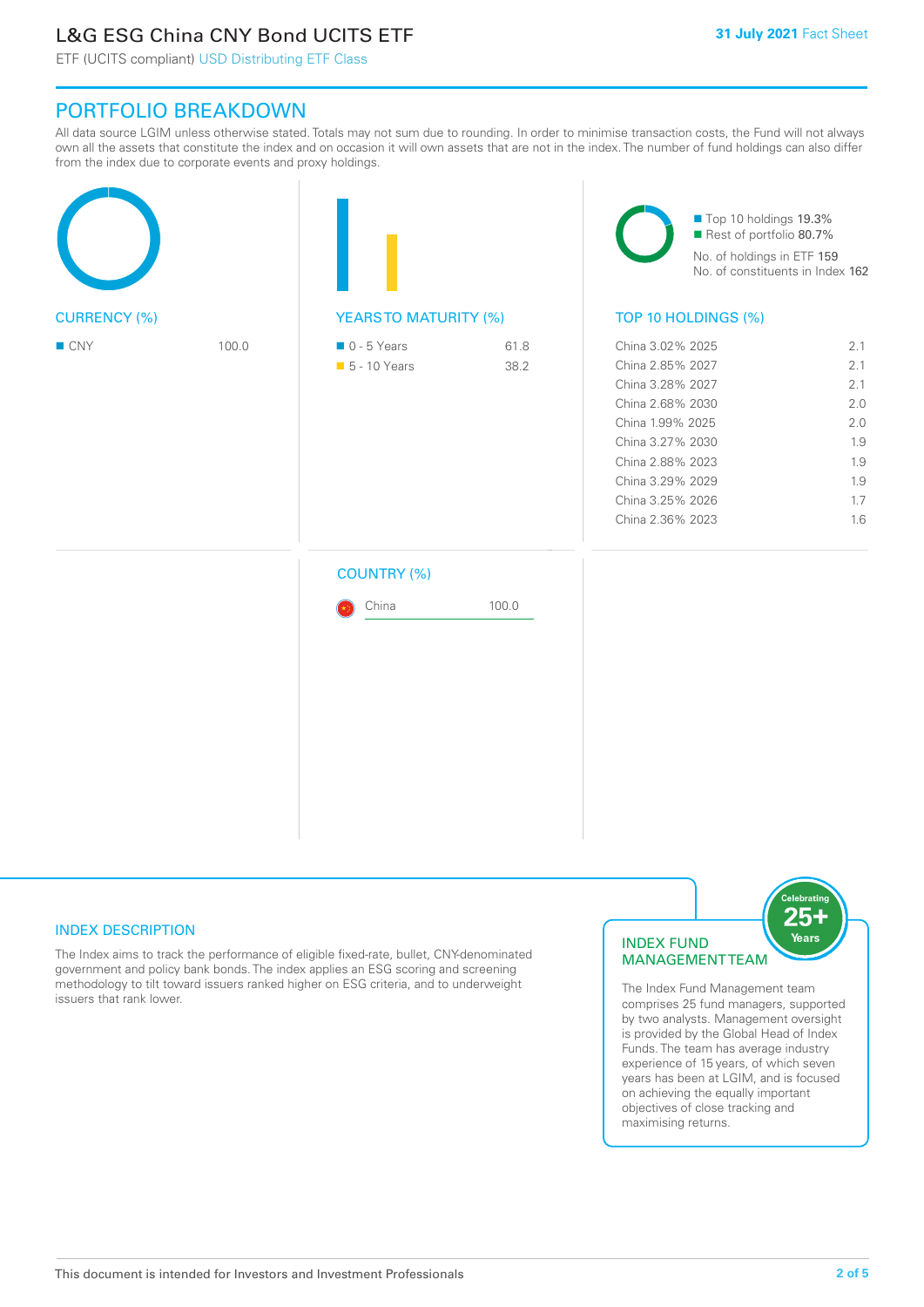# L&G ESG China CNY Bond UCITS ETF

ETF (UCITS compliant) USD Distributing ETF Class

#### KEY RISKS

- The value of an investment and any income taken from it is not guaranteed and can go down as well as up; you may not get back the amount you originally invested.
- An investment in the ETF involves a significant degree of risk. Any decision to invest should be based on the information contained in the relevant prospectus. Prospective investors should obtain their own independent accounting, tax and legal advice and should consult their own professional advisers to ascertain the suitability of the ETF as an investment.
- Investing in emerging market government and policy bank bonds will expose the ETF to any political, social and economic instability in the relevant countries. Investing in the Chinese Interbank Bond Market via Bond Connect is subject to regulatory risk. The governing rules and regulations of this regime may be subject to change with minimal notice and have the potential to be applied retrospectively. Any suspension imposed by the Chinese authorities on the trading of securities via Bond Connect would have adverse implications for the acquisition and disposition of the ETF's assets.
- Changes to interest rates will have a significant impact on bond prices and the ETF's value.
- If a bond issuer fails to make scheduled coupon payments or fails to repay the principal amount of a bond at maturity (i.e. is in "default"), this may significantly impact the ETF's value.
- Bond markets can be "illiquid" (i.e. have limited trading activity) which may mean that the ETF is not able to buy and sell bonds at fair prices.
- Third party service providers (such as counterparties entering into financial derivative instruments with the ETF or the ETF's depositary) may go bankrupt and fail to pay money due to the ETF or return property belonging to the ETF.
- If the Index provider stops calculating the Index or if the ETF's license to track the Index is terminated, the ETF may have to be closed.
- It may not always be possible to buy and sell ETF shares on a stock exchange or at prices closely reflecting the NAV.
- There is no capital guarantee or protection on the value of the ETF. Investors can lose all the capital invested in the ETF.
- Please refer to the "Risk Factors" section of the Issuer's Prospectus and the Fund Supplement.

For mo[re inf](https://www.lgimetf.com/)ormation, please refer to the key investor information document on our website M

#### TRADING INFORMATION

| <b>Exchange</b>           | <b>Currency ISIN</b> |                       | <b>SEDOL</b>                | <b>Ticker Bloomberg</b> |
|---------------------------|----------------------|-----------------------|-----------------------------|-------------------------|
| London Stock Exchange USD |                      | IE00BLRPOL76          | <b>BMHMZG3 DRGN DRGN LN</b> |                         |
| London Stock Exchange GBP |                      | IE00BLRPOL76          | BMVSW99 DRGG DRGG LN        |                         |
| Deutsche Börse            | EUR                  | <b>IFOOBL RPOL 76</b> | BMHMZF2 DRGN DRGN GY        |                         |
| Borsa Italiana            | <b>EUR</b>           | IE00BLRPOL76          | BMHMZD0 DRGN DRGN IM        |                         |
| <b>SIX Swiss Exchange</b> | CHF.                 | IE00BLRPOL76          | BI FHF63                    | DRGN DRGN SW            |

The currency shown is the trading currency of the listing.



#### SPOTLIGHT ON LEGAL & GENERAL INVESTMENT MANAGEMENT

We are one of Europe's largest asset managers and a major global investor, with assets under management of £1,278.9 billion (as at 31 December 2020). We work with a wide range of global clients, including pension schemes, sovereign wealth funds, fund distributors and retail investors.

Source: LGIM internal data as at 31 December 2020. The AUM disclosed aggregates the assets managed by LGIM in the UK, LGIMA in the US and LGIM Asia in Hong Kong. The AUM includes the value of securities and derivatives positions.

### COUNTRY REGISTRATION



#### AVAILABILITY

| ISA eligible                    | Yes |
|---------------------------------|-----|
| SIPP eligible                   | Yes |
| <b>UK Fund Reporting Status</b> | Yes |

#### TO FIND OUT MORE





Call **0345 070 8684**



Lines are open Monday to Friday 8.30am to 6.00pm. We may record and monitor calls. Call charges will vary.

#### **Index Disclaimer**

Information has been obtained from sources believed to be reliable but J.P. Morgan does not warrant its completeness or accuracy. The Index is used with permission. The Index may not be copied, used, or distributed without J.P. Morgan's prior written approval. Copyright 2021, J.P. Morgan Chase & Co. All rights reserved.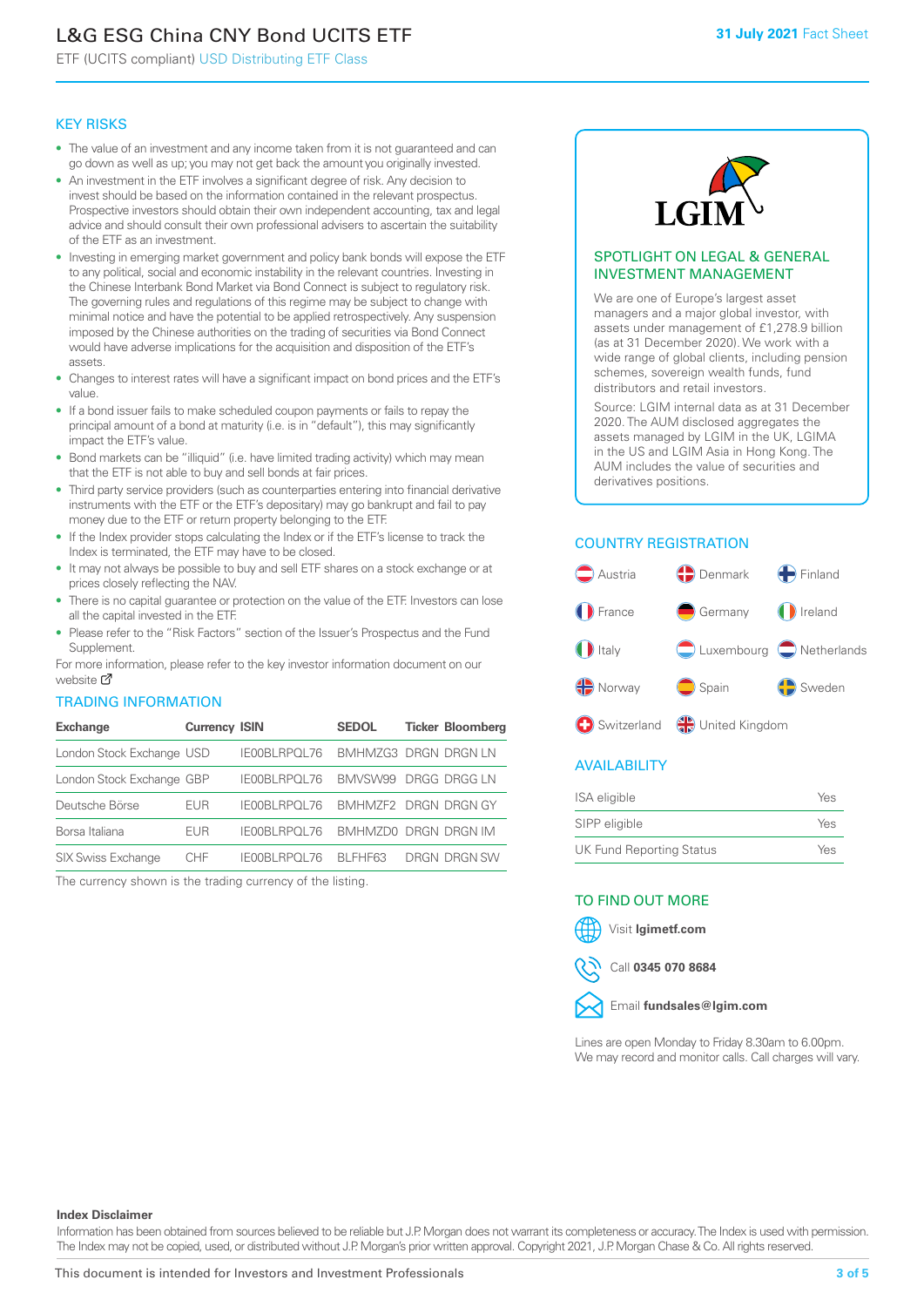# L&G ESG China CNY Bond UCITS ETF

ETF (UCITS compliant) USD Distributing ETF Class

#### **Important Information**

A copy of the English version of the prospectus of the Fund is available on LGIM Fund Centre and may also be obtained from Legal & General Investment Management, 2 Dublin Landings, Office 1-W-131, North Dock, Dublin 1, Ireland. Where required under national rules, the key investor information document will also be available in the local language of the relevant EEA Member State. A summary of investor rights associated with an investment in the Fund shall be available from www. lgim.com/investor\_rights

We are also obliged to disclose that the Management Company has the right to terminate the arrangements made for marketing.

A decision may be taken at any time to terminate the arrangements made for the marketing of the Fund in any EEA Member State in which it is currently marketed. In such circumstances, Shareholders in the affected EEA Member State will be notified of this decision and will be provided with the opportunity to redeem their shareholding in the Fund free of any charges or deductions for at least 30 working days from the date of such notification.

This is a marketing communication. Please refer to the prospectus of the Fund and to the KIID before making any final investment decisions.

**In the United Kingdom and outside the European Economic Area,** this document is issued by Legal & General Investment Management Limited, authorised and regulated by the Financial Conduct Authority, No. 119272. Registered in England and Wales No. 02091894 with registered office at One Coleman Street, London, EC2R 5AA.

**In the European Economic Area,** this document is issued by LGIM Managers (Europe) Limited, authorised by the Central Bank of Ireland as a UCITS management company (pursuant to European Communities (Undertakings for Collective Investment in Transferable Securities) Regulations, 2011 (S.I. No. 352 of 2011), as amended) and as an alternative investment fund manager with "top up" permissions which enable the firm to carry out certain additional MiFID investment services (pursuant to the European Union (Alternative Investment Fund Managers) Regulations 2013 (S.I. No. 257 of 2013), as amended). Registered in Ireland with the Companies Registration Office (No. 609677). Registered Office: 70 Sir John Rogerson's Quay, Dublin, 2, Ireland. Regulated by the Central Bank of Ireland (No. C173733).

LGIM Managers (Europe) Limited operates a branch network in the European Economic Area, which is subject to supervision by the Central Bank of Ireland. In Italy, the branch office of LGIM Managers (Europe) Limited is subject to limited supervision by the Commissione Nazionale per le società e la Borsa ("CONSOB") and is registered with Banca d'Italia (no. 23978.0) with registered office at Via Uberto Visconti di Modrone, 15, 20122 Milan, (Companies' Register no. MI - 2557936). In Germany, the branch office of LGIM Managers (Europe) Limited is subject to limited supervision by the German Federal Financial Supervisory Authority ("BaFin"). In the Netherlands, the branch office of LGIM Managers (Europe) Limited is subject to limited supervision by the Dutch Authority for the Financial Markets ("AFM") and it is included in the register held by the AFM and registered with the trade register of the Chamber of Commerce under number 74481231. Details about the full extent of our relevant authorisations and permissions are available from us upon request. For further information on our products (including the product prospectuses), please visit our website.

The shares (the "Shares") discussed in this document are issued in relation to the relevant sub-fund (or share class(es) thereof) described in this document (together, the "Fund").

Copyright © 2021 Legal & General. This document is subject to copyright. Any unauthorised use is strictly prohibited. All rights are reserved.

**No investment advice:** We are required to clarify that we are not acting for you in any way in relation to the investment or investment activity to which this document relates. In particular, we will not provide any investment services to you and or advise you on the merits of, or make any recommendation to you in relation to, the terms of any transaction. None of our representatives are authorised to behave in any way which would lead you to believe otherwise. We are not, therefore, responsible for providing you with the protections afforded to some of our clients and you should seek your own independent legal, investment and tax or other advice as you see fit.

**United States information:** This document is not, and under no circumstances is to be construed as, an advertisement or any other step in furtherance of a public offering of shares in the United States or any province or territory thereof, where none of the Fund or the Shares are authorised or registered for distribution and where no prospectus of the Fund has been filed with any securities commission or regulatory authority. Neither this document nor any copy hereof should be taken, transmitted or distributed (directly or indirectly) into the United States. Neither the Fund nor any of the Shares have been or will be registered under the United States Securities Act of 1933 or the Investment Company Act of 1940 or qualified under any applicable state securities statutes.

**No guarantee of accuracy:** This document may contain independent market commentary prepared by us based on publicly available information. We do not warrant, guarantee or otherwise confirm the accuracy or correctness of any information contained herein and any opinions related to product or market activity may change. Any third party data providers used to source the information in this document make no warranties or claims of any kind relating to such data.

**Historical performance** is no indication of future performance: Any historical performance included in this document may be based on back testing. Back testing is the process of evaluating an investment strategy by applying it to historical data to simulate what the performance of such strategy would have been. However, back tested performance is purely hypothetical and is provided in this document solely for informational purposes. Back tested data does not represent actual performance and should not be interpreted as an indication of actual or future performance.

**No offer for sale:** The information contained in this document is neither an offer for sale nor a solicitation of an offer to buy securities. This document should not be used as the basis for any investment decision.

**Risk Warnings:** The Shares are products involving a significant degree of risk and may not be suitable for all types of investor. Any decision to invest should be based on the information contained in the prospectus of the Fund (or any supplements thereto) which includes, inter alia, information on certain risks associated with an investment. The price of any securities may go up or down and an investor may not get back the amount invested. Investors should only invest in a currency-hedged share class if they are willing to forego potential gains from appreciations in the currencies in which the Fund's assets are denominated against the currency of denomination of the relevant hedged share class. Currency hedging employed with respect to the hedged share classes aims to reduce currency risk rather than to eliminate it completely. Investors should also refer to the risk factor entitled "Currency" in the section of the Prospectus entitled "Risk Factors".

**Prospectus:** Investors should refer to the section entitled "Risk Factors" in the Fund's prospectus for further details of these and other risks associated with an investment in the Shares. The information in this document is designed solely for use in the relevant countries in which the Fund has been registered for public distribution and is not intended for residents of any other countries. The distribution of the prospectus and the offering, sale and delivery of Shares in other jurisdictions may be restricted by law.

**For United Kingdom investors:** The Fund is a recognised scheme under section 264 of the Financial Services and Markets Act 2000 and so the prospectus may be distributed to investors in the United Kingdom. Copies of all documents (i.e. the prospectus, the key investor information document, the latest annual audited report and financial statements and semi-annual unaudited report and financial statements and the constitution) are available in the United Kingdom from www.lgimetf.com.